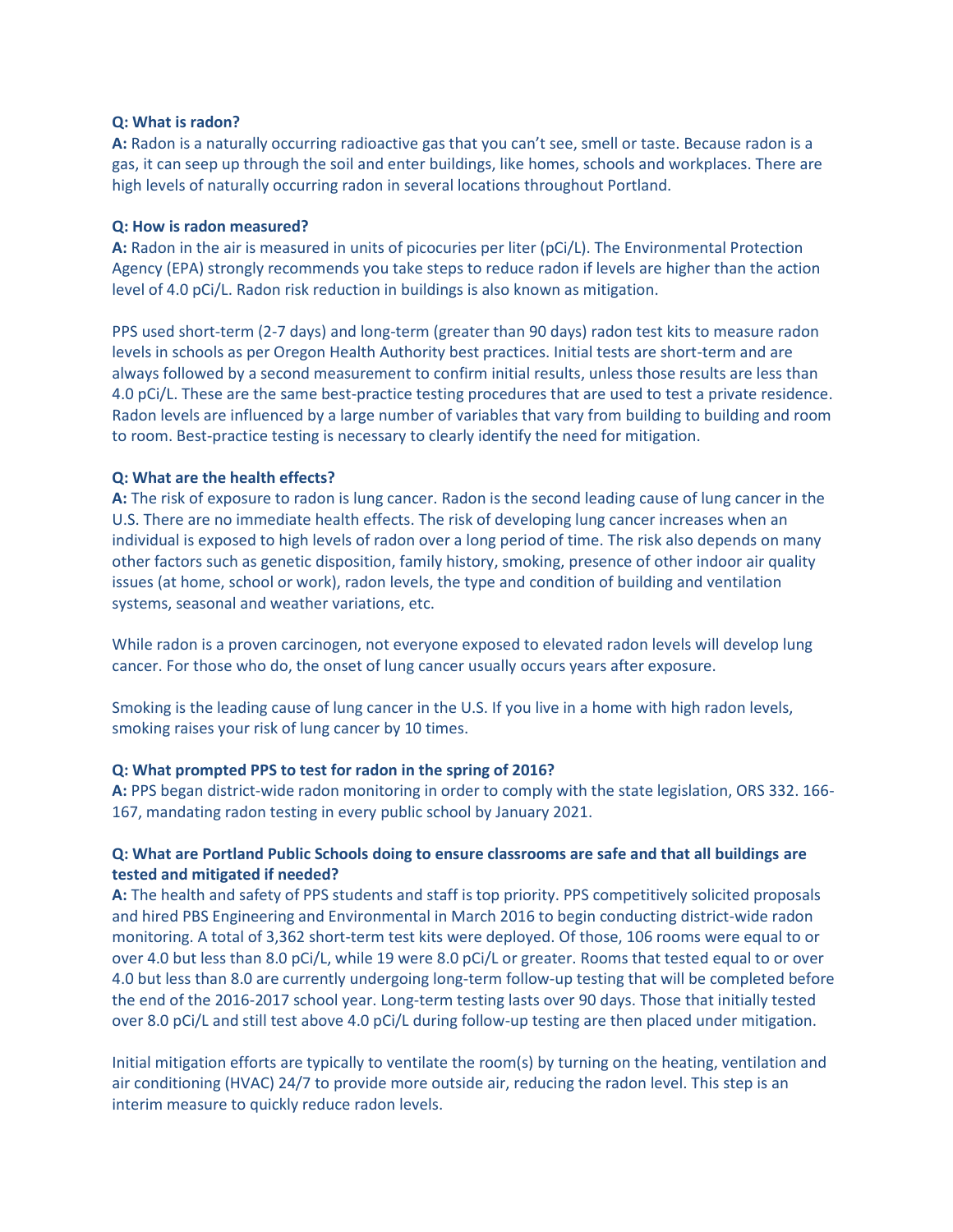Continuous radon monitors (CRM) are used to confirm reduced levels, followed by an investigation of the specific room(s) and building by a radon contractor to design and install permanent mitigation equipment. Additional testing during this process is used to evaluate the impact of the interim and permanent mitigation.

## **Q: Should students, staff and visitors be allowed in school buildings with rooms that have high levels of radon?**

**A:** Since radon is a naturally occurring substance that seeps up through the ground, it is very unlikely that a person can ever completely get away from it. According to the EPA, radon averages 1.3 pCi/L inside and 0.4 pCi/L outside homes and buildings across the country. The overall goal of radon reduction is risk reduction. So the lower the levels of radon that an individual is exposed to, the better. However, depending on building design, room size, etc., the degree of reduction of the radon level is often influenced by technical limitations.

Large buildings, like schools, have many rooms and the radon levels in each room may vary. The focus of radon testing is not on the school building as a whole. Instead, the goal is to understand radon levels in individual, frequently-used rooms in the building where people may spend long periods of time. If radon levels in an individual room are near 100 pCi/L or greater, school officials will consider relocating until the levels can be reduced.

Because students and other occupants of school buildings spend much of their time at home, the home may be their most significant source of radon exposure. The EPA recommends that all homes AND schools be tested for radon.

### **Q: Do children have a greater risk of cancer from radon exposure?**

**A:** Children are usually more sensitive to environmental pollutants. However, no current data concludes that children are more at risk than adults from radon exposure.

### **Q: Can my child be tested for radon?**

**A:** You cannot test an individual for the presence of radon in or its effects on the body. The only way to find out an individual's radon exposure is to test inside of buildings like homes and schools, where the majority of their time is spent.

Children spend more than twice as much time at home as they do in school. While school districts are testing the radon levels within their school buildings, parents should also be testing their homes for radon and take control over that potential exposure pathway.

# **Q: While my school is performing radon testing and mitigation, what can I do in the meantime to reduce mine or my child's risk?**

**A:**

- Test your home for radon. You can find do-it-yourself (DIY) test kits similar to those being used for testing in schools at a local hardware store. Or you can order one online from the American Lung Association.
- If high levels are found at school or within your home, encourage local residents to test their homes.
- If you are a smoker, stop smoking. Or at least cease smoking inside of the home.